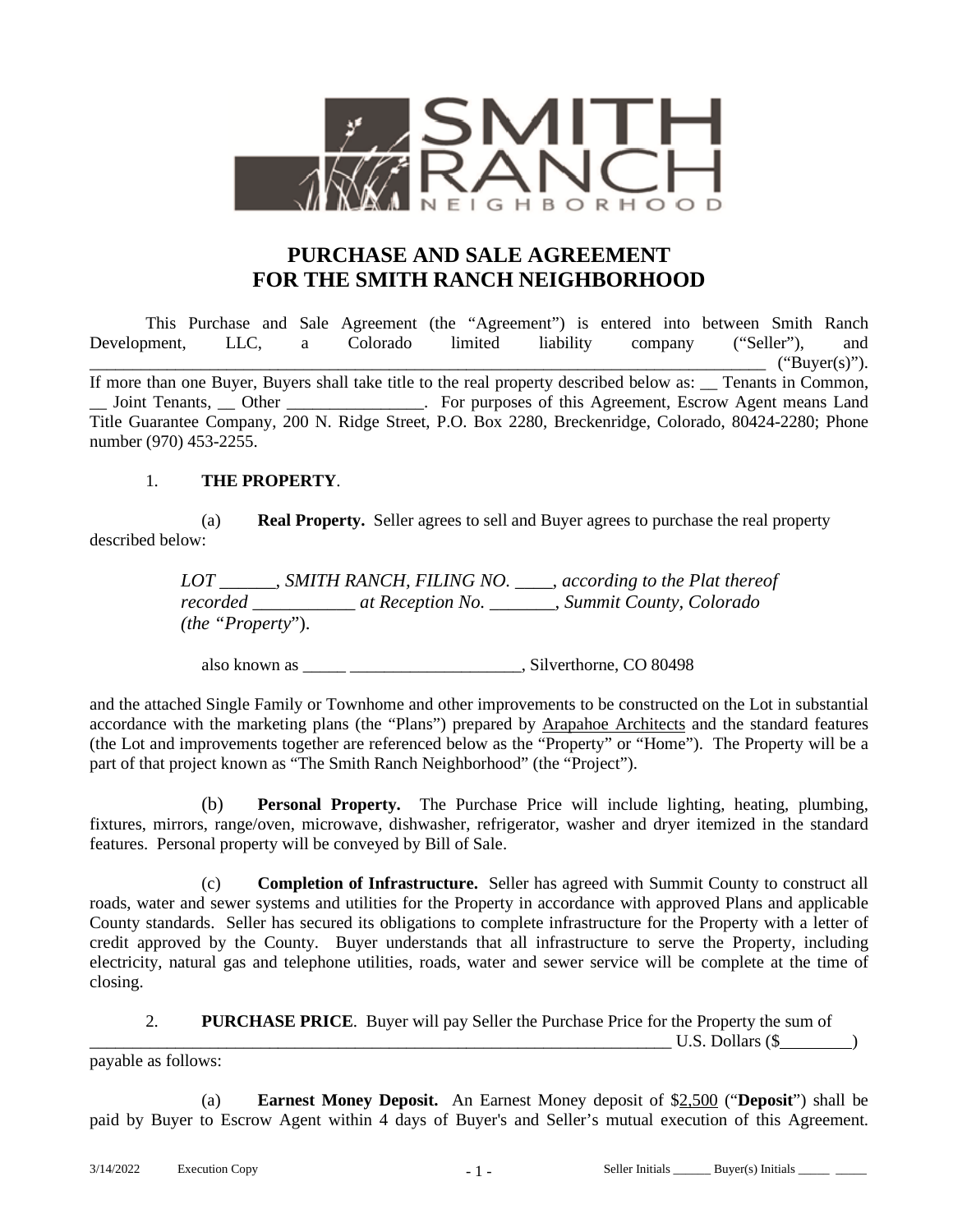Escrow Agent shall hold the Deposit in its trust account for Buyer and Seller. Unless Buyer terminates this Agreement in accordance with Paragraph 3(a) below, the Deposit shall be deemed to be earned by Seller as of the end of the Due Diligence Period and at such time, the Deposit shall become non-refundable to Buyer in all events except for a default by Seller hereunder. The Deposit shall be applied against the Purchase Price at Closing.

(b) **Option/Upgrade Payment.** Buyer shall, at the time of ordering of options or upgrades from the Project Contractor, pay 100% of the cost of any such options or upgrades directly to the Seller. Buyer understands that options or upgrades selected by Buyer are not necessarily suitable to others and increase Seller's costs. All option/upgrade payments are **non-refundable** and will be retained by Seller if Buyer terminates this Agreement, which Buyer acknowledges is a reasonable estimate of damages to be sustained by Seller.

> (c) **Funds at Closing**. At Closing, the Buyer shall pay to Seller, in Good Funds, the sum of \_\_\_\_\_\_\_\_\_\_\_\_\_\_\_\_\_\_\_\_\_\_\_\_\_\_\_\_\_\_\_\_\_\_\_\_\_\_\_\_\_\_\_\_\_\_\_\_\_\_\_\_\_\_\_\_\_\_\_\_\_\_\_\_\_ Dollars (\$\_\_\_\_\_\_\_\_\_\_\_\_\_),

representing the Purchase Price less the Deposit, plus customary closing costs.

(d) **Working Capital Account Contribution**. Buyer agrees to pay to the Smith Ranch Homeowners Association, a Colorado non-profit corporation (the "Association") at Closing a non-refundable payment equal to three times the monthly installment of the Periodic Assessment for the Lot to be held without interest by the Association to meet unforeseen expenditures, acquire additional services or equipment for the Owners or as a maintenance reserve. Periodic Assessments shall be determined based on the current estimated annual budget for Association operations.

(e) **Good Funds**. All payments required under this Agreement shall be paid by means of cash, certified check, electronic transfer funds or other means of payment which comply with applicable good funds laws. **Seller strongly recommends only relying on wiring instructions that come from a secure source such as in person communication, a phone call that you initiated, or through secure mail or package services. Escrow Agent will only use secure email to send wire transfer information.** 

## 3. **DUE DILIGENCE; FINANCING.**

(a) **Due Diligence Period**. Buyer shall have forty five (45) days from the date of this Agreement (the "Due Diligence Period") to: (i) make or obtain, at the expense of Buyer, such investigations of the Property as Buyer deems necessary; (ii) review the Smith Ranch Homeowners Association Documents described in Paragraph 6 below (the "Association Documents"); (iii) review and approve the Commitment for Title Insurance described in Paragraph 4 below; and (iv) to obtain a commitment for financing satisfactory to Buyer. During the Due Diligence Period, Buyer or their designated agents shall have access to the Property for purposes of performing any investigations as Buyer shall desire so long as Buyer and their agents are accompanied by Seller's representative. Buyer can contact Seller's broker to schedule an appointment for any inspection.

(b) **Notice to Terminate.** If Buyer determines in Buyer's sole discretion that any of Buyer's investigations reveal any matters unacceptable to Buyer or that the Title Commitment or any of the Smith Ranch Homeowners Association Documents are unsatisfactory, Buyer may, prior to the expiration of the Due Diligence Period, provide written notice to Seller terminating this agreement, in which event the Initial Earnest Money deposit shall be returned to Buyer. If no notice is received by the Seller within the Due Diligence Period Buyer's right to terminate this Agreement shall be deemed waived. If Buyer does not terminate this Agreement within the Due Diligence Period, then the Association Documents, the Title Commitment and all other matters relating to the Property shall be deemed approved by Buyer, and Buyer irrevocably waives any further right to terminate this Agreement or obtain a refund of the Deposit except where such right is expressly provided and grounds for such termination exist under other paragraphs of this Agreement.

**(c) Loan Objection**. If Buyer is to pay all or part of the Purchase Price with a new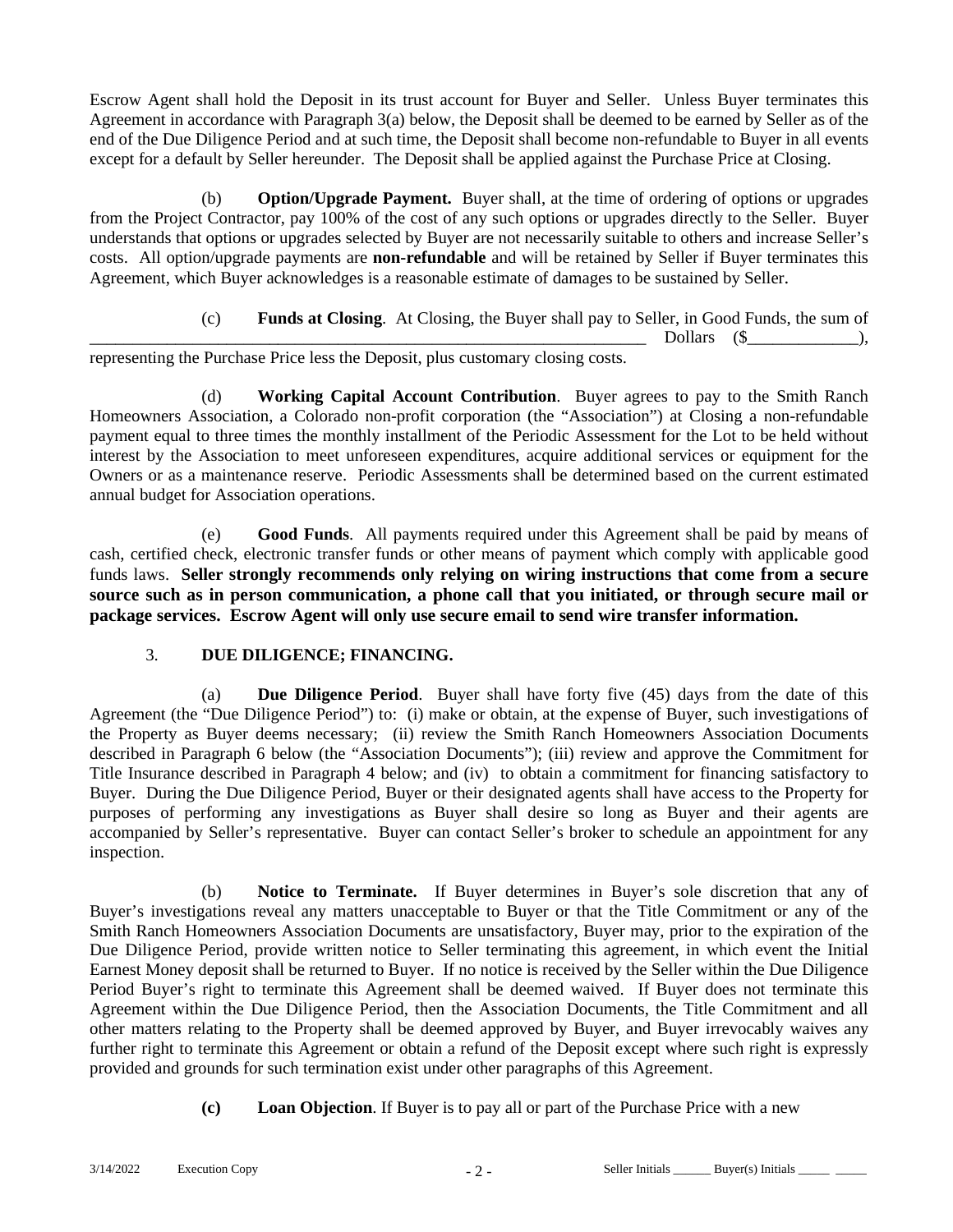loan, this Agreement is conditional upon Buyer determining whether the new loan is satisfactory to Buyer, in Buyer's sole subjective discretion including its availability, payments, interest rate, terms, conditions, and cost of such new loan. This condition is for the sole benefit of Buyer. Buyer has the right to terminate this Agreement on or before sixty (60) days before the Completion Date ("Loan Objection Deadline"), if Buyer on or before the Loan Objection Deadline notifies Seller that the new loan is not satisfactory to Buyer. If Buyer delivers such notice to terminate the Deposit will be returned to Buyer and this Agreement will be terminated. **If Seller is not in default and does not timely receive Buyer's written notice to terminate, Buyer's Deposit will be nonrefundable**, except as otherwise provided in this Agreement.

(d) **Damages, Liens & Indemnity.** Buyer agrees to indemnify and hold harmless Seller from and against any liability or claims asserted against Seller, the Property or the Project with respect to any investigations by Buyer or with respect to any entry onto the Project prior to closing by Buyer or any agent, employee or invitee of Buyer and without limit to any other right or remedy, Seller shall resort to Buyer's Deposit to satisfy this indemnity.

4. **TITLE INSURANCE**. A current Commitment for an Owner's Title Insurance Policy (the "Title Commitment") in an amount equal to the Purchase Price and copies of all exceptions of record not included among the Association Documents shall be furnished by Seller, at its expense, to Buyer within fifteen (15) days after signature of this Agreement by all parties. After Closing, Seller will, at its expense, cause an Owner's Title Insurance Policy (the "Policy") to be issued and delivered to Buyer.

5. **TITLE OBJECTIONS.** If title is unmerchantable and written notice of such defects rendering title unmerchantable is given to Seller before the expiration of the Due Diligence Period, Seller shall have the option to either: (i) cause such matters that are the subject of the notice of defects to be removed or remedied prior to Closing, (ii) obtain prior to Closing an endorsement to the Title Commitment showing the matters that are the subject of the notice of defects to be insured over and Seller shall pay the full premium for such additional insurance or (iii) terminate this Agreement whereupon Buyer shall be entitled to a prompt refund of the Deposit. Seller shall have no obligation to remove or remedy any matters which are the subject of Buyer's notice of defects. Mineral reservations appearing in patents or other documents of record shall not be the subject of any objections to title on the part of Buyer so long as the company issuing the Title Commitment will, at the expense of Buyer, commit to affirmatively insure over such reservations. There are no water rights to be conveyed with the Property.

6. **RECEIPT FOR ASSOCIATION DOCUMENTS.** Buyer acknowledges receipt of the following Association Documents:

(a) Site plan of The Smith Ranch Neighborhood;

(b) Declaration of Covenants, Conditions and Restrictions for The Smith Ranch Neighborhood (the "Declaration") and Restrictive Housing Covenant and Notice Of Lien for Smith Ranch Development, Summit County, Colorado;

- (c) Articles of Incorporation and Bylaws for the Association;
- (e) Estimated Budget;
- (d) Summary soils report and recommendations;
- (e) Limited Warranty.

Buyer understands that any site plan or plat of the Project showing potential completion of all Single Family and Townhome Neighborhoods and Lots is illustrative of how the Project could be developed in the future, but may be changed by Seller. Seller reserves the right to amend the Association Documents, specifically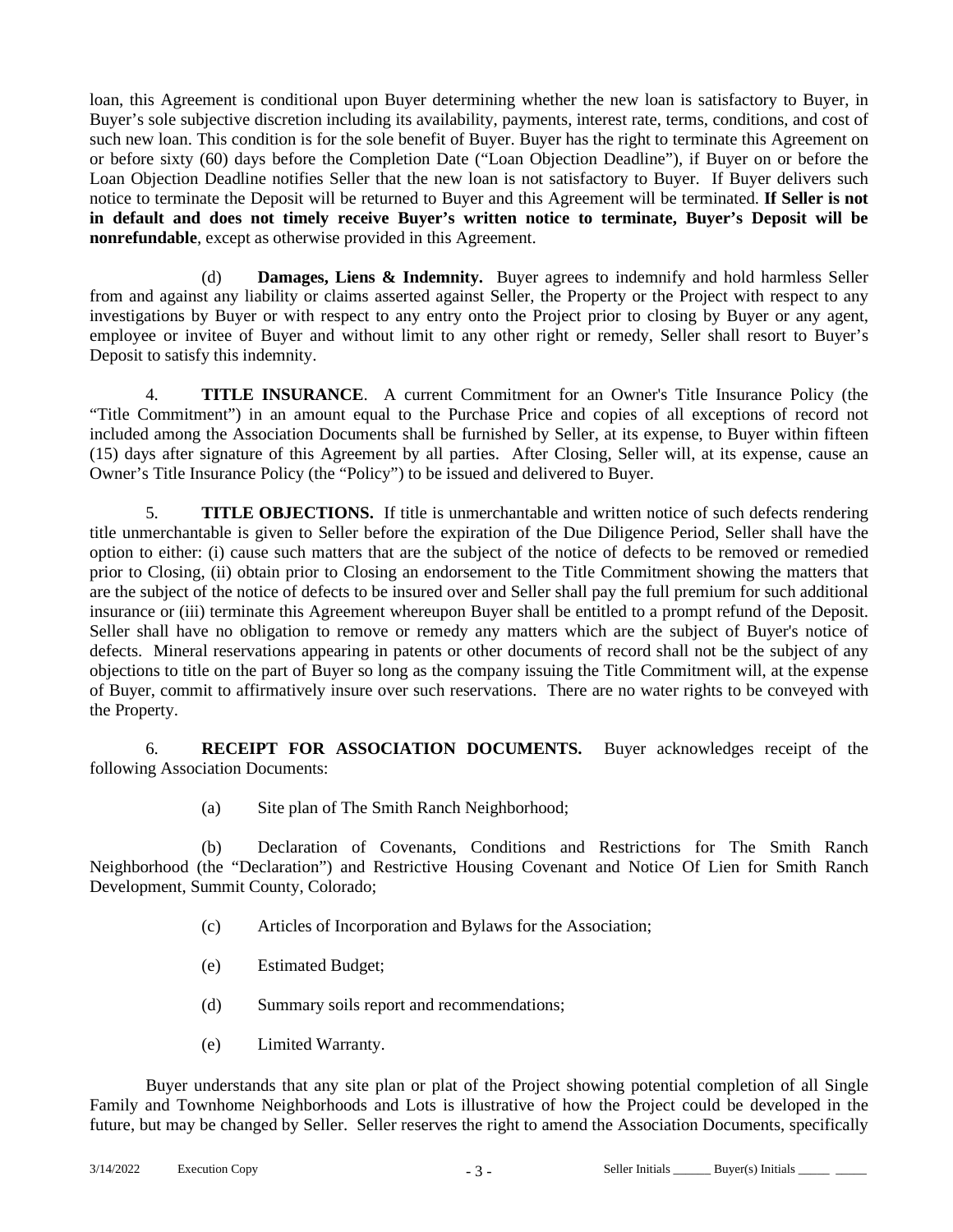including the Declaration, Plats and site plans at any time before and after the Closing Date, as Seller deems necessary to address market conditions, make any necessary corrections or to meet the requirements of applicable laws, governmental regulations, or federal agencies which guarantee or purchase federal loans. Seller reserves the right to amend the Declaration to add Lots, homes and common elements to the Project as permitted by the Declaration.

## 7. **CONSTRUCTION OF THE PROPERTY**.

(a) **Plans and Specifications***.* Improvements will be constructed upon the Property, in substantial conformance with the Plans approved by the applicable governmental authority in which the Property is located. Buyer acknowledges and agrees that Seller reserves the right to make changes or substitutions in the construction of the Property: (i) as may be required, authorized or approved by any governmental entities or agencies; or (ii) as Seller may deem appropriate provided such change does not impair the quality of construction or (iii) materially change the floor plan or reduce the area of the Home by no more than 3%. **Buyer has reviewed and accepted the Marketing Floor Plans and has independently verified square footages contained therein.** Any model home shown to or reviewed by Buyer is only for illustration and may contain upgrades. Buyer should review the Standards Sheet which is part of the Plans to confirm the specifications for the Property.

(b) **Changes to Plans.** Buyer agrees that no changes to the Plans or options or upgrades to the standard features desired by Buyer are binding upon Seller unless the change is made in writing on Seller's Selection Upgrade Sheets and Seller and the Project Contractor approve the change in writing. Upon the satisfaction of all of the conditions listed below, Buyer shall be entitled to negotiate with Seller, concerning changes Buyer wishes to have effected to the Property ("Buyer's Modifications"): (i) no modifications can be made to the exterior of the Property; (ii) all modifications must be made to the Property by the Project Contractor; (iii) no modifications can be made which will delay the completion of the improvements; and (iv) all Buyer's Modifications are fully paid for at the time the change order is entered into.

(c) **Buyer's Work Prohibited**. Prior to Closing, Buyer will not perform any physical work on the Property nor interfere with any construction of the Project. Direction and supervision of the construction of the Home rests exclusively with Seller. **Buyer will not give any directions to any workman. Buyer must make an appointment with Seller to schedule any inspection until Closing.** Buyer shall not contract for additional work with Seller's contractors or subcontractors prior to Closing. Buyer agrees that no work will be permitted within the Home by anyone other than Seller until title is transferred. Buyer's obligations under this paragraph shall survive the closing. Should Buyer terminate this Agreement under circumstances where Buyer shall be entitled to a refund of the Deposit then, as a condition to receiving such refund, Buyer shall provide Seller with a written indemnity that there exists no outstanding monies due any person the non-payment of which would give rise to a lien right against the Property.

(d) **Selection.** There will be Selection Sheets, upgrade sheets, cabinet layouts and floorplans that all need to be approved and signed by Buyer. Once signed, these selections will be considered final acceptance by Buyer. Where any items called for or described in the Plans or the specifications require input or a selection from the Buyer such as a selection of colors, finishes or materials, the Buyer shall deliver a signed Selection Sheet to the Seller indicating the selection desired by Buyer on or before \_\_\_\_\_\_\_\_\_\_\_\_. The failure of the Buyer to provide such Selection Sheet will constitute a waiver of the Buyer's right to make a selection and the Seller shall then be free to make a selection on behalf of the Buyer. Seller has chosen products that have natural variations to keep with the rustic theme. Natural variations include knots, grain color change, veining and color changes and texture changes. These variations are to be expected and will not be "fixed." Carpet, granite and tile may have shade differences due to dye lot which is considered standard and will not be "fixed." If selection is unavailable the next closest option will be chosen by Seller on behalf of Buyer.

(e) **Estimated Completion Date.** Seller shall proceed with reasonable diligence to construct the Property, and to complete such construction on or before  $(the "Completion Date.")$  A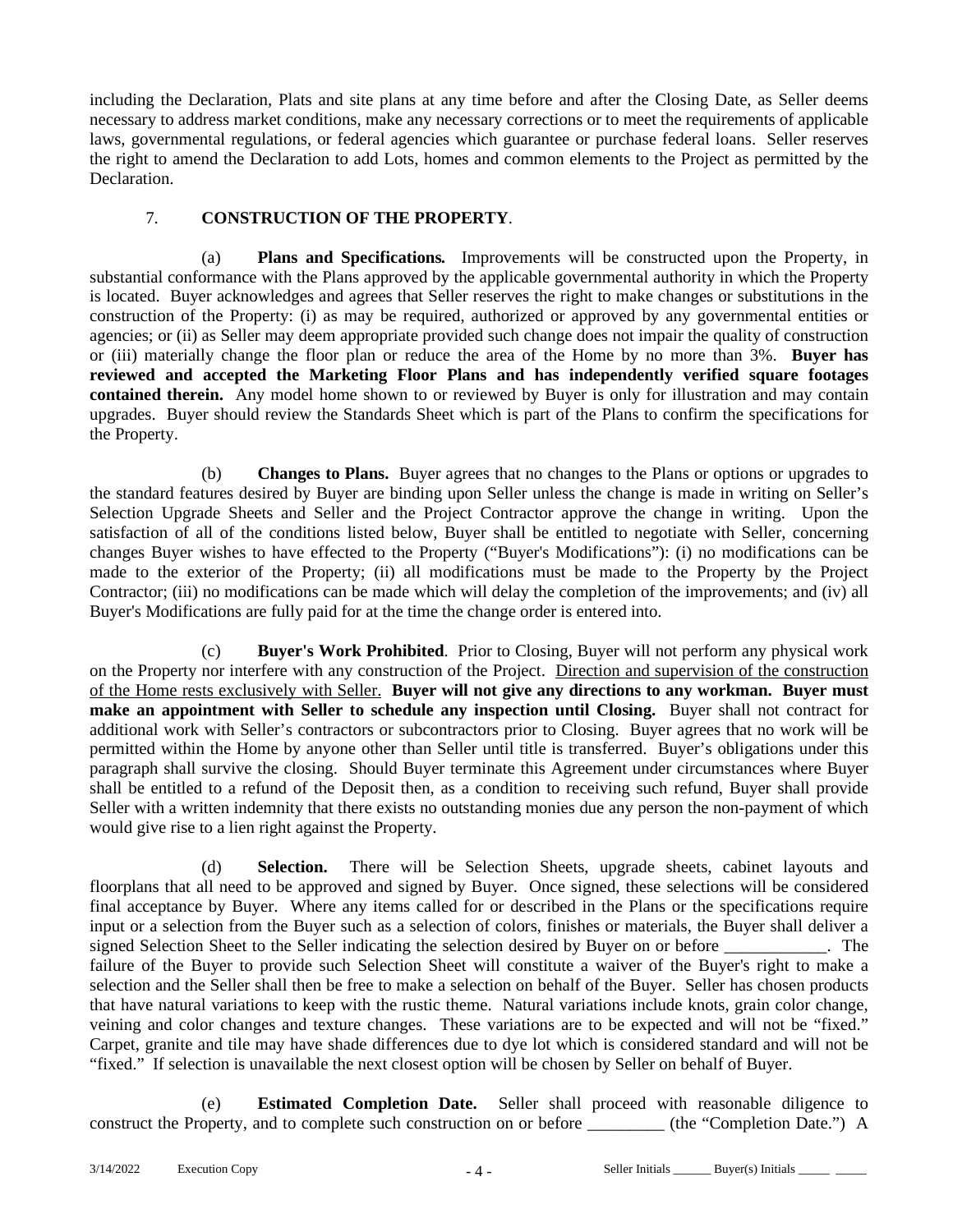Final Completion Date shall be provided within four (4) weeks of completion. The Completion Date will automatically be extended as a result of a delay in the delivery of the Property, inability to obtain materials and supplies, delays caused by weather and/or acts of God, or for any other reason resulting from conditions beyond the control of the Seller.

8. **PUNCH LIST.** At the time of final walk-through immediately prior to the Closing, Buyer's and Seller's representatives shall inspect the Property and compile a list of defective or incomplete items (the "Punch List"). Seller will diligently prepare completion or correction of all items on the Punch List within forty-five (45) Days after Closing. Such forty-five (45) day period of time shall be extended due to conditions beyond the control of the Seller. The Closing will not be delayed nor will any escrow be required to assure completion of the Punch List items. The Buyer acknowledges that on the Closing Date, the landscaping and other exterior improvements included but not limited to the driveway and exterior painting appurtenant to the Property and in the Project may not be completed, but that Seller will complete as soon as practical, according to plans approved by Summit County.

## 9. **CLOSING; TITLE**

(a) **Closing Date.** Closing will be held upon completion of the improvements on the Property after notice of completion has been given by Seller to Buyer. The term "Completion" means a date subsequent to the issuance of a final or temporary certificate of occupancy or inspection approval authorizing occupancy by Summit County and also when the Seller deems the improvements to be complete and a final plat has been approved. The date, time and place of Closing shall be designated by the Seller on the first business day after delivery of the Notice of Completion or at such other date as is mutually agreeable to both parties. Possession of the Property will be delivered to the Buyer at Closing. Should Buyer not close at the time and place designated by Seller, then Buyer may be deemed in default of the contract. Buyer acknowledges that any interest rate lock Buyer desires should be discussed with its lender and that Seller is not responsible for interest rate changes if Closing is delayed for any reason, including satisfaction of lending or regulatory requirements. If, after Seller gives notice of Completion, and if Seller agrees to delay the Closing date for more than 14 days after Completion to accommodate Buyer or its lender, Buyer agrees that the Purchase Price stated in paragraph 2 above will increase at the rate of 4% per annum for each day after Completion until Closing occurs.

(b) **Transfer of Title**. Conditioned on the payment or tender of the Purchase Price and compliance with the other terms and satisfaction of conditions by Buyer as required in this Agreement, Seller shall execute and deliver a good and sufficient Special Warranty Deed to Buyer at Closing, conveying the Property free and clear of all liens and encumbrances except the following: general taxes for the year of Closing and thereafter, the Smith Ranch Homeowners Association Documents, any matters referred to in the Title Commitment to which Buyer has not objected, all building, zoning and other land use regulations affecting the Property, and any other title exceptions which do not render title unmarketable. Buyer shall not be relieved of Buyer's obligation to close the purchase of the Property by virtue of the mechanic's lien claims that Seller disputes in good faith and for the ultimate discharge of which Seller and the company providing the Title Commitment shall remain responsible.

(c) **Closing Costs, Documents and Services.** Buyer and Seller shall sign and complete all customary or required documents at or before Closing. Title Company fees for real estate closing and settlement services shall be paid at Closing one-half by Buyer and one-half by Seller. Buyer and Seller shall pay their customary closing costs at Closing.

(d) **Proration of Taxes.** General real estate taxes (based on the most recent levy and assessment) and assessments, general or special, if any, for the year in which the conveyance occurs will be prorated between Seller and Buyer to the date of closing, based on Escrow Agent's best estimate thereof. Such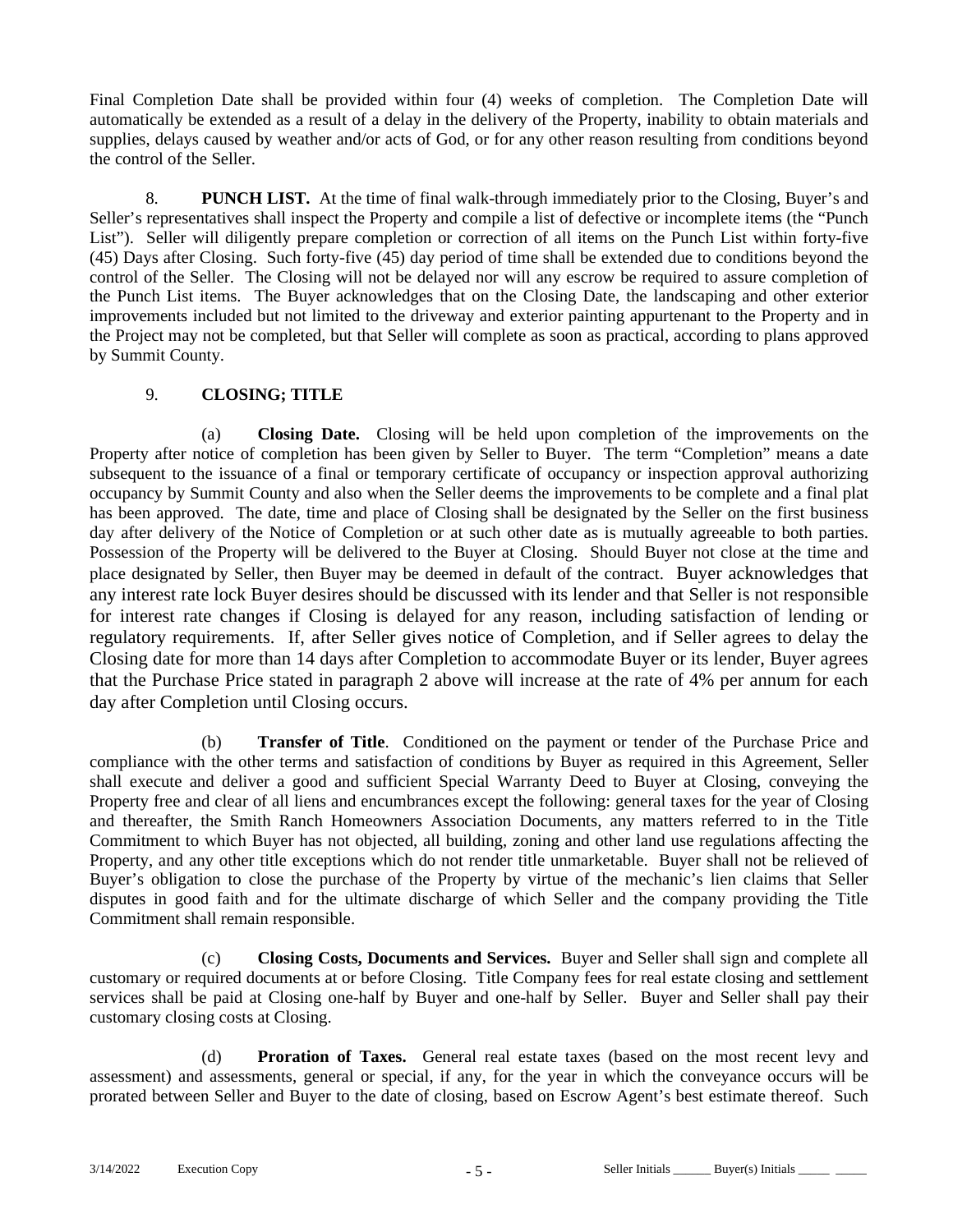proration shall be final. Buyer agrees to assume and pay any and all further taxes and assessments affecting the Property.

(e) **Other Matters**. Any encumbrances to be paid by Seller may be paid at the time of closing from the proceeds of this transaction or from any other source.

10. **ESCROW AGENT**. This Agreement shall constitute escrow instructions to the Escrow Agent or such other reputable escrow agent located in Colorado as Seller may select. Closing under this Agreement shall be through the Escrow Agent. Any other provisions of this Agreement to the contrary notwithstanding: (i) all money, documents and other items required hereunder to be paid or delivered by any party to another party shall be deposited on or prior to Closing Date with Escrow Agent for payment or delivery to such other party; (ii) when the Escrow Agent ascertains to its reasonable satisfaction that it is ready and able upon Closing to issue the Policy as provided in Paragraph 4 above, the Escrow Agent shall effect the Closing by causing the deed to be recorded in the office of the Clerk and Recorder of Summit County, Colorado, and shall instruct said Clerk and Recorder to mail the deed after recordation to Buyer at its address set forth below, and (iii) upon the Closing, the Escrow Agent shall disburse or deliver all funds, documents and other items deposited and then remaining in escrow to the party entitled thereto pursuant to this Agreement. Buyer and Seller agree that the Escrow Agent shall be responsible only for the safekeeping of the funds, documents and other items deposited in the escrow and for the disposition of same in accordance with this Agreement, together with the performance of any other written instructions executed by Buyer and Seller and accepted by Escrow Agent. If any conflicting demands are made upon Escrow Agent, Escrow Agent may at its sole discretion hold all money, documents and things of value until receipt of mutual written instructions from Seller and Buyer.

11. **DEFAULT.** If Buyer fails to make any payment required by this Agreement within the time such payment is required to be made, or if Closing on the Closing Date for any reason cannot be held as a result of fault, delay or failure of the Buyer, Seller shall have the right, at its option, to terminate this Agreement. Upon such termination, Buyer shall be obligated to Seller in an amount equal to the Deposit paid by Buyer under this Agreement, which amount shall be considered as liquidated damages. Should Seller be unable, or refuse, to complete and close the sale of the Property hereunder, the Buyer may elect to treat this Agreement as terminated in which case all Deposits, including any Deposits for Options/Upgrades, shall be returned to Buyer, as the Buyer's sole and exclusive remedy. **The remedies set forth herein shall be the sole and exclusive remedies of the parties and Buyer waives to the maximum extent provided by applicable law any right or claim to specific performance and to damages, whether actual, consequential, special, punitive or otherwise, resulting as a consequence of any breach or default hereunder by Seller.**

12. **PROHIBITION AGAINST ASSIGNMENT AND RECORDATION.** This Agreement shall not be assigned or recorded by Buyer. If this Agreement is assigned or recorded by Buyer, the Seller may at its election terminate this Agreement and retain all Deposits made by Buyer as liquidated damages. Any attempted assignment of this Agreement will be void. The recording of this Agreement shall not be construed as constituting a cloud upon the title or affecting any sale or conveyance thereafter as any such recording is a nullity. If this Agreement is terminated by Seller as allowed in this Paragraph, recordation of a notice of the termination of this Agreement by Seller shall constitute a quit claim unto Seller of any and all right, title and interest Buyer may have in and to the Property. Buyer irrevocably appoints Seller their attorney-in-fact for the purpose of executing, delivery and recording such notice of termination.

13. **NOTICES**. Any and all notices to any of the parties permitted under this Agreement shall be deemed given when hand delivered, e-mailed with verification that the other party has received such e-mail transmission, transmitted by facsimile machine, or the parties may use Federal Express or other overnight carrier, in which event such notice shall be deemed given the next business day. Said notices shall be addressed to such party at the addresses set forth on the signature page of this Agreement or otherwise designated by such party for such purpose.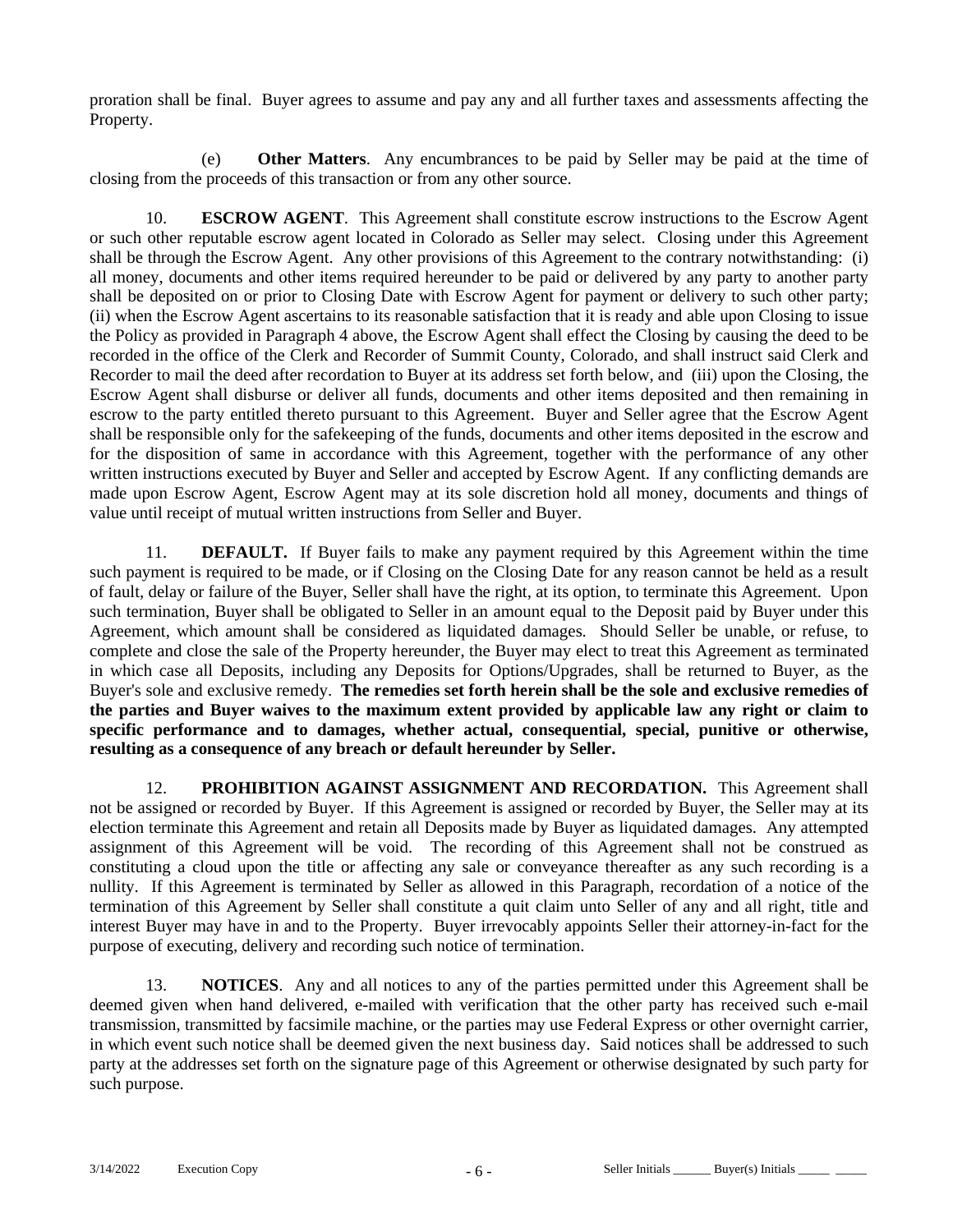14. **FIRPTA REPORTING REQUIREMENTS.** Seller represents it is not a foreign partnership (i.e., limited liability company) as such term is defined in Section 1445 of the Internal Revenue Code as amended and regulations issued thereunder. The parties understand that Seller's Federal Employer Identification Number, Buyer's social security number together with any other information relating to the transaction herein described, may be disclosed to the Internal Revenue Service by either of the parties or by Escrow Agent in compliance with reporting requirements imposed by law. At closing, Seller shall deliver to Buyer a Non-Foreign Affidavit containing such information as required by Internal Revenue Code Section 1445(b)(2) and the regulations issued thereunder.

#### 16. **DISCLOSURES REQUIRED BY COLORADO LAW**

(a) Common Interest Community Disclosure: **THE PROPERTY IS LOCATED WITHIN A COMMON INTEREST COMMUNITY AND IS SUBJECT TO THE DECLARATION FOR SUCH COMMUNITY. THE OWNER OF THE PROPERTY WILL BE REQUIRED TO BE A MEMBER OF THE OWNER'S ASSOCIATION FOR THE COMMUNITY AND WILL BE SUBJECT TO THE BYLAWS AND RULES AND REGULATIONS OF THE ASSOCIATION. THE DECLARATION, BYLAWS, AND RULES AND REGULATIONS WILL IMPOSE FINANCIAL OBLIGATIONS UPON THE OWNER OF THE PROPERTY, INCLUDING AN OBLIGATION TO PAY ASSESSMENTS OF THE ASSOCIATION. IF THE OWNER DOES NOT PAY THESE ASSESSMENTS, THE ASSOCIATION COULD PLACE A LIEN ON THE PROPERTY AND POSSIBLY SELL IT TO PAY THE DEBT. THE DECLARATION, BYLAWS, AND RULES AND REGULATIONS OF THE COMMUNITY MAY PROHIBIT THE OWNER FROM MAKING CHANGES TO THE PROPERTY WITHOUT AN ARCHITECTURAL REVIEW BY THE ASSOCIATION (OR A COMMITTEE OF THE ASSOCIATION) AND THE APPROVAL OF THE ASSOCIATION. BUYERS OF PROPERTY WITHIN THE COMMON INTEREST COMMUNITY SHOULD INVESTIGATE THE FINANCIAL OBLIGATIONS OF MEMBERS OF THE ASSOCIATION. BUYERS SHOULD CAREFULLY READ THE DECLARATION FOR THE COMMUNITY AND THE BYLAWS AND RULES AND REGULATIONS OF THE ASSOCIATION.** 

(b) Special Taxing Districts Disclosure. **SPECIAL TAXING DISTRICTS MAY BE SUBJECT TO GENERAL OBLIGATION INDEBTEDNESS THAT IS PAID BY REVENUES PRODUCED FROM ANNUAL TAX LEVIES ON THE TAXABLE PROPERTY WITHIN SUCH DISTRICTS. PROPERTY OWNERS IN SUCH DISTRICTS MAY BE PLACED AT RISK FOR INCREASED MILL LEVIES AND EXCESSIVE TAX BURDENS TO SUPPORT THE SERVICING OF SUCH DEBT WHERE CIRCUMSTANCES ARISE RESULTING IN THE INABILITY OF SUCH A DISTRICT TO DISCHARGE SUCH INDEBTEDNESS WITHOUT SUCH AN INCREASE IN MILL LEVIES. BUYERS SHOULD INVESTIGATE THE SPECIAL TAXING DISTRICTS THE PROPERTY IS SUBJECT TO BY CONTACTING THE COUNTY TREASURER'S OFFICE, REVIEWING THE CERTIFICATE OF TAXES DUE FOR THE PROPERTY, AND OBTAINING ANY FURTHER INFORMATION FROM THE BOARD OF COUNTY COMMISSIONERS, THE COUNTY CLERK AND RECORDER, OR THE COUNTY ASSESSOR.** 

(c) Oil, Gas, Water and Mineral Disclosure:

(i) **THE SURFACE ESTATE OF THE PROPERTY MAY BE OWNED SEPARATELY FROM THE UNDERLYING MINERAL ESTATE, AND TRANSFER OF THE SURFACE ESTATE MAY NOT NECESSARILY INCLUDE TRANSFER OF THE MINERAL ESTATE OR WATER RIGHTS. THIRD PARTIES MAY OWN OR LEASE INTERESTS IN OIL, GAS, OTHER MINERALS, GEOTHERMAL ENERGY OR WATER ON OR UNDER THE SURFACE OF THE PROPERTY, WHICH INTERESTS MAY GIVE THEM RIGHTS TO ENTER AND USE THE SURFACE OF THE PROPERTY TO ACCESS THE MINERAL ESTATE, OIL, GAS OR WATER.**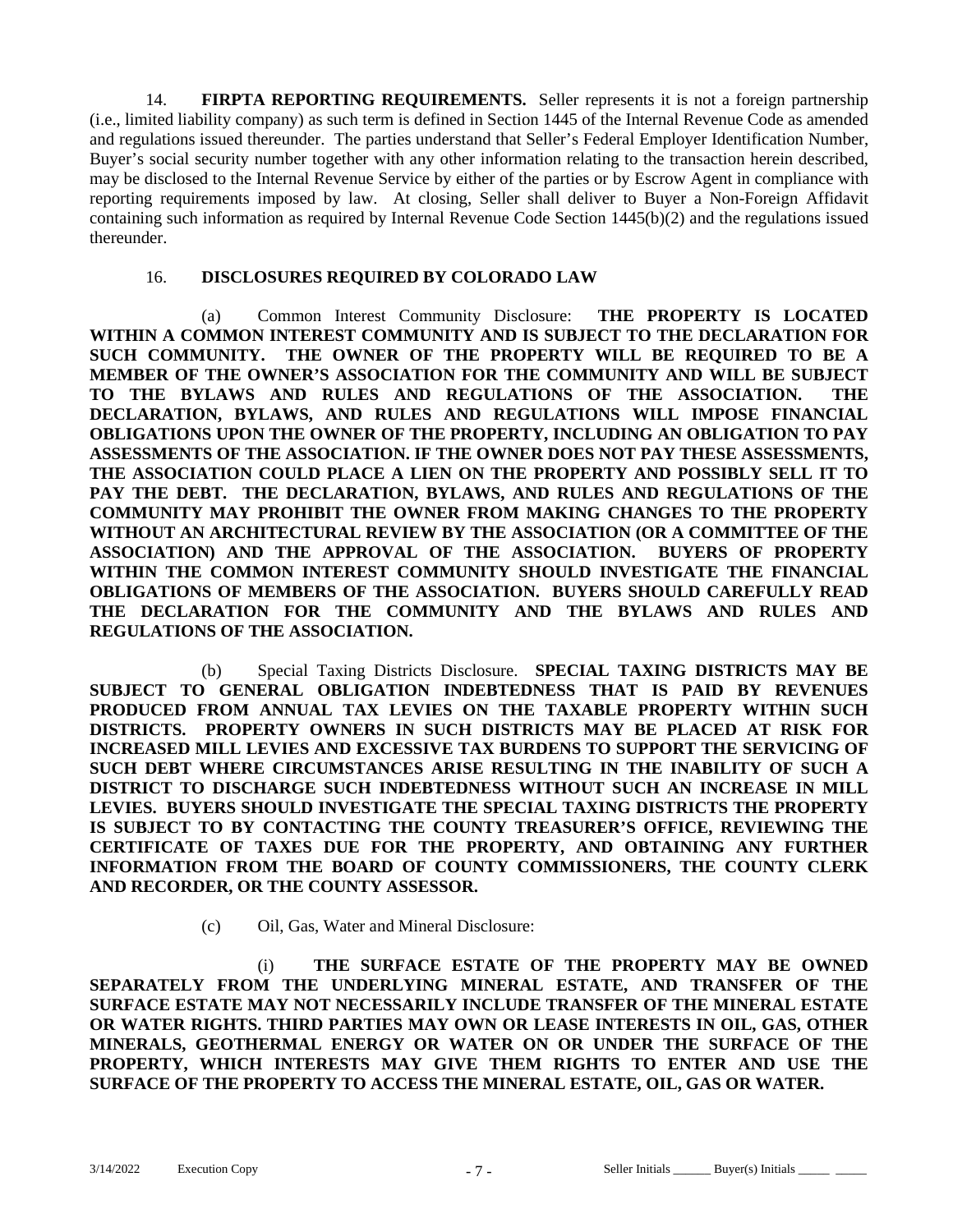(ii) **SURFACE USE AGREEMENT: THE USE OF THE SURFACE ESTATE OF THE PROPERTY TO ACCESS THE OIL, GAS OR MINERALS MAY BE GOVERNED BY A SURFACE USE AGREEMENT, A MEMORANDUM OR OTHER NOTICE OF WHICH MAY BE RECORDED WITH THE COUNTY CLERK AND RECORDER.** 

(iii) **OIL AND GAS ACTIVITY: OIL AND GAS ACTIVITY THAT MAY OCCUR ON OR ADJACENT TO THE PROPERTY MAY INCLUDE, BUT IS NOT LIMITED TO, SURVEYING, DRILLING, WELL COMPLETION OPERATIONS, STORAGE, OIL AND GAS, OR PRODUCTION FACILITIES, PRODUCING WELLS, REWORKING OF CURRENT WELLS, AND GAS GATHERING AND PROCESSING FACILITIES.** 

#### (iv) **ADDITIONAL INFORMATION: BUYER IS ENCOURAGED TO SEEK ADDITIONAL INFORMATION REGARDING OIL AND GAS ACTIVITY ON OR ADJACENT TO THE PROPERTY, INCLUDING DRILLING PERMIT APPLICATIONS. THIS INFORMATION MAY BE AVAILABLE FROM THE COLORADO OIL AND GAS CONSERVATION COMMISSION.**

17. **NOTICE REGARDING SOURCE OF POTABLE WATER.** Pursuant to Colorado law, Seller provides the following disclosure. THE SOURCE OF POTABLE WATER FOR THE PROPERTY IS A WATER PROVIDER WHICH CAN BE CONTACTED AS FOLLOWS:

| NAME:      | Town of Silverthorne Public Works               |
|------------|-------------------------------------------------|
| ADDRESS:   | 264 Brian Avenue, Silverthorne, CO 80498        |
| WEB SITE:  | www.silverthorne.org/town-services/public-works |
| TELEPHONE: | $(970)$ 262-7340                                |

SOME WATER PROVIDERS RELY, TO VARYING DEGREES, ON NONRENEWABLE GROUND WATER. BUYER MAY WISH TO CONTACT THIS WATER PROVIDER TO DETERMINE THE LONG-TERM SUFFICIENCY OF THE PROVIDER'S WATER SUPPLIES.

18. **CARBON MONOXIDE ALARMS**. Seller will install an operational carbon monoxide alarm within fifteen feet of the entrance to each bedroom or in a location as required by the applicable building code.

19. **EFFECT OF THIS AGREEMENT**. The delivery of this Agreement to the Buyer by the Seller shall not constitute an offer binding upon the Seller nor shall Seller have any obligation thereunder until such time as Seller receives this Agreement properly executed by the Buyer and accompanied by the Initial Earnest Money Deposit and is further conditioned upon Seller's execution of this Agreement and the delivery of a copy thereof to Buyer.

#### 20. **MISCELLANEOUS.**

(a) **Entire Agreement**. This Agreement constitutes the entire contract and understanding between Buyer and Seller with respect to the subject matter hereof and all previous negotiations and statements are hereby merged into this Agreement. Neither Buyer nor Seller shall be bound by any terms, conditions, statements or representations, oral or written, not confirmed in this Agreement or the Association Documents. Each party acknowledges that in the execution of this Agreement, it has not been induced, persuaded or motivated by any promise or representation made by the other party unless expressly set forth herein. This Agreement can only be modified by a written agreement duly signed by persons authorized to sign agreements on behalf of Seller and Buyer.

(b) **Binding Effect**. This Agreement shall be binding upon the parties hereto, their heirs, successors and assigns.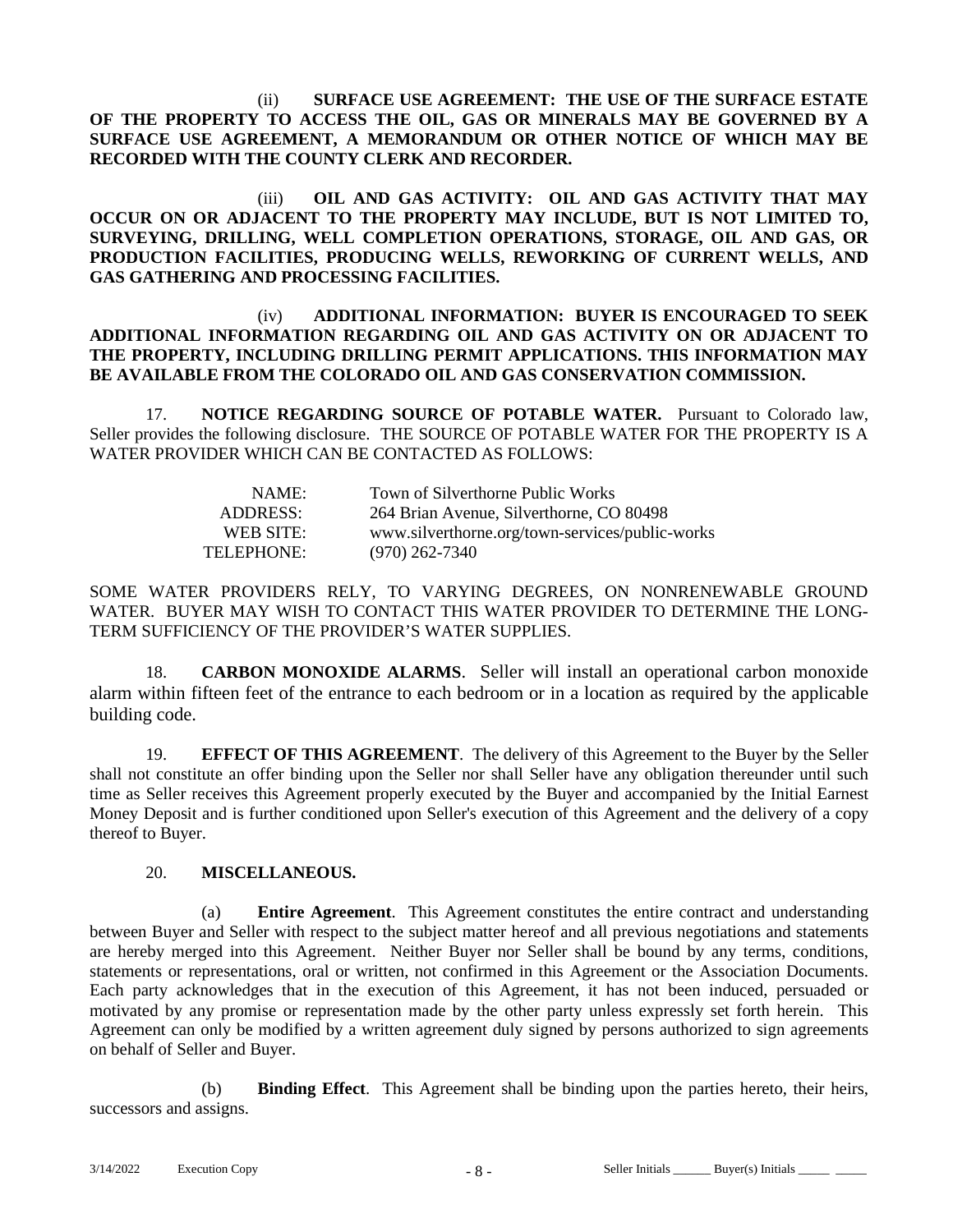(c) **Colorado Law.** This Agreement is made and entered into in the State of Colorado and shall be construed in accordance with the laws of that State. Should any dispute arise between the parties hereto concerning any provision of this Agreement, the Dispute Resolution provisions set forth in Section 21, below, shall govern and be mandatory.

(d) **Electronic Execution**. As an alternative to physical delivery, this Agreement and any written notice may be delivered in electronic form by facsimile or e-mail. Documents with original signatures shall be provided upon the request of either party.

(e) **Counterparts**. This Agreement may be executed in counterparts by each party separately and such copies taken together shall constitute one Agreement binding on all of the parties.

(f) **Further Acts**. Buyer agrees upon Seller's request to promptly perform such further acts and execute and deliver such further agreements or documents as may be reasonably necessary to effectuate and carry out the provisions of this Agreement. Buyer agrees to provide the Title Company with Buyer's taxpayer identification number, social security number or employee identification number.

(g) **Time of the Essence**. Time is of the essence in the performance of any and all provisions of this Agreement.

(h) **Survival.** All of the provisions and conditions of this Agreement that are not contemplated to have been satisfied upon Closing or of an ongoing character or nature, shall survive the sale to Buyer and shall not be merged therein.

(i) **Time Periods**. If any time period referred to in this Agreement shall end on a Saturday, Sunday or legal holiday, such time period shall automatically be extended to the first regular business day thereafter.

(j) **Forfeiture of Earnest Money**. In the event of forfeiture of the Deposit by Buyer, all sums forfeited shall automatically become the sole property of Seller.

(k) **Recommendation of Legal Counsel**. Buyer acknowledges that Seller and the real estate brokers participating in the transaction represented by this Agreement have advised that this Agreement has important legal consequences and has recommended the examination of title and consultation with legal and tax or other counsel before signing this Agreement.

(l) **Commission Rule E-37**. Closing services shall be provided by a title insurance company designated by the Seller. The fee charged for such services, not to exceed \$300, shall be divided equally between the Buyer and the Seller at Closing.

(m) **Interim Inspections.** Buyer understands and agrees that during the construction of the Project, due to hazardous conditions and insurance and security requirements, neither Buyer nor his representatives shall go on the Project or inspect the Property unless accompanied by an authorized representative of Seller. Buyer's Broker must schedule an appointment with Seller's Broker for any interim inspection.

(n) **RESPA Disclosure.** As required by the Real Estate Settlement Procedures Act of 1974, Buyer acknowledges that Seller has not directly or indirectly required Buyer, as a condition of sale, to purchase either an owner's or mortgagee's title insurance Policy from any particular title company. Seller advises Buyer that it will purchase, at Seller's sole cost and expense, an Owner's Policy of Title Insurance from a title company selected by Seller. Buyer may elect to change such insurance to a company of its choice and shall pay at Closing, that portion, if any, of the title insurance premium charged by the title insurance company selected by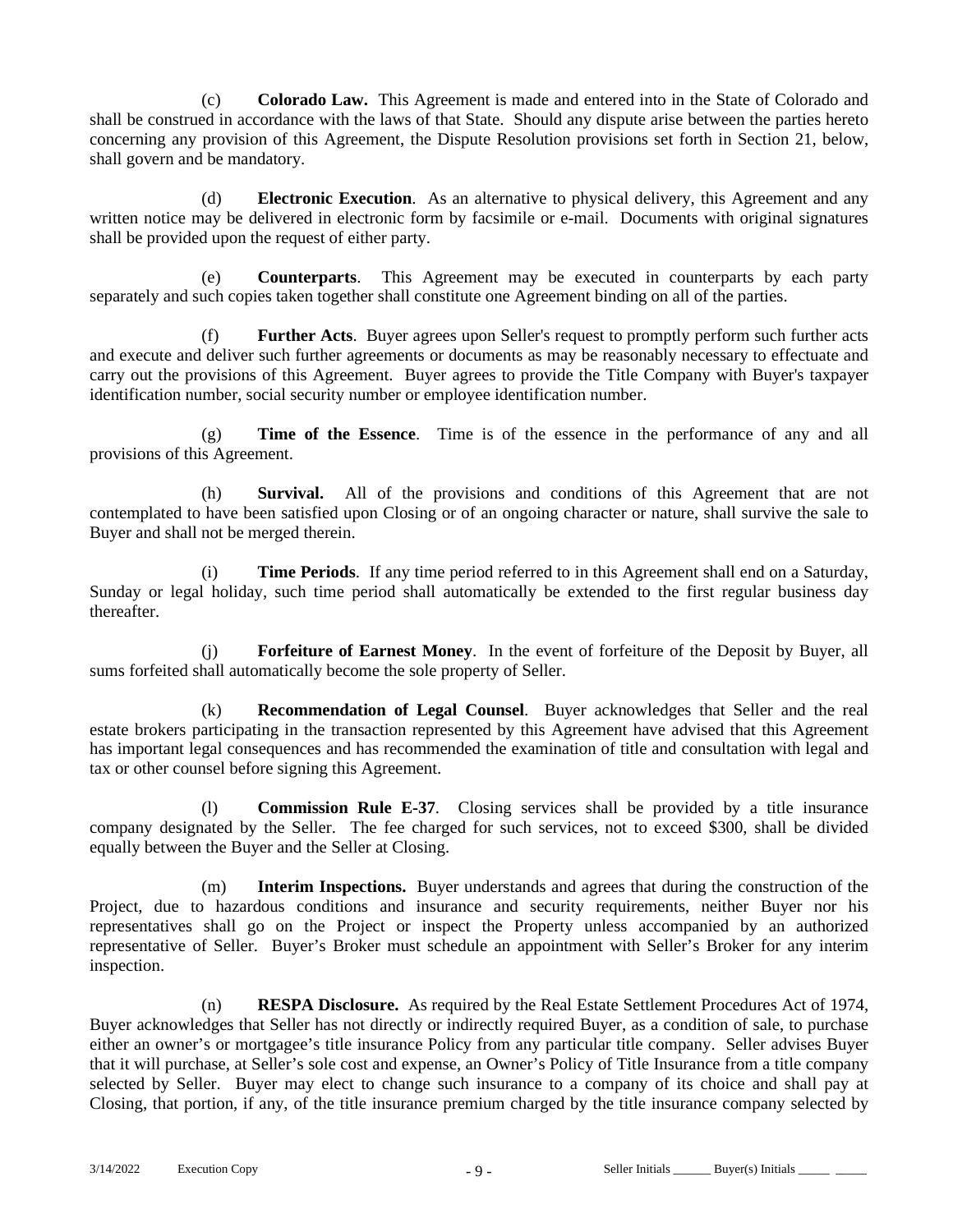Buyer in excess of the premium that would have been charged by the title insurance company initially selected by Seller.

(o) **Price and Agreement.** Buyer acknowledges and agrees that the Purchase Price is the result of an arm's-length negotiation with Seller and is not based on (i) any agreement guaranties, promises, representations or warranties concerning property values, or (ii) the past, present, or future prices paid or to be paid for other Lots in the Project. Buyer further acknowledges and agrees that Seller has no obligation to take any action or refrain from taking any action in connection with the development or marketing of any property in the Project that would support or enhance the value of the Property.

(p) **Radon Gas.** The Colorado Department of Health and the United States Environmental Protection Agency (the "EPA") have detected elevated levels of naturally occurring radon gas in certain areas throughout the State of Colorado. The EPA has voiced concerns about the possible adverse effects to human health from the long term exposure to high levels of radon gas. Buyer is hereby advised that Seller is not qualified and has not undertaken to evaluate all aspects of this issue and that, with respect to the Property, Seller has made no representations or warranty, express or implied, concerning the presence or absence of radon gas in the soils at or adjacent to the Property. Buyer hereby (i) acknowledges that it has read the foregoing disclosure and fully understands its content and (ii) for itself, its heirs, administrators, executors, successors and assigns, releases Seller from any and all liability with respect to the matters discussed in this paragraph.

(q) **Investments and Rental Income.** Buyer acknowledges that neither Seller, Broker, nor any of their respective employees, agents or sales agents, have represented or offered the Lot as an investment opportunity for appreciation of value or as a means of obtaining income from the rental thereof. Buyer acknowledges that neither Seller, Broker, nor any of their respective employees, agents or sales agents, have made any representations as to rental or other income from the Lot or as to any other economic benefit, including possible advantages from the ownership of the Lot under federal or state tax laws, to be derived from the purchase of the Lot.

21. **DISPUTE RESOLUTION PROCEDURES; MEDIATION, ARBITRATION.** Any claim arising out of or related to this Agreement which is not resolved through negotiation, shall be subject to mandatory mediation as a condition precedent to the institution of further legal proceedings as set forth herein, and then only through arbitration.

(a) Mediation. A demand for mediation shall be served by the claiming party on the other party within thirty (30) days of the dispute, and a mutually agreeable mediator with a minimum of 10 years' experience in real estate law shall be immediately chosen. The mediation shall be held in Summit County, Colorado, unless otherwise agreed by the parties. The parties shall share the mediator's fee and any filing fees equally.

(b) Arbitration. In the event that mediation is unsuccessful, then any dispute, controversy or claim arising out of or relating in any way to this Agreement, including without limitation any dispute concerning the construction, validity, interpretation, enforceability or breach, shall be exclusively resolved by binding arbitration upon a party's submission of the dispute to arbitration. The demand for arbitration shall be made within a reasonable time after the close of Mediation, and in no event shall it be made after 30 days from the end of Mediation. This agreement to arbitrate shall be specifically enforceable. The arbitration shall be conducted by one arbitrator and if the Parties are not able to agree upon the selection of an arbitrator, within fourteen days of commencement of an arbitration proceeding by service of a demand for arbitration, the arbitrator shall be selected by the American Arbitration Association in accordance with the terms of this agreement. The arbitrator shall have a minimum of ten years of experience in real estate law and shall also have served as an arbitrator at least three times prior to their service as an arbitrator in this arbitration. The arbitration shall be conducted in accordance with the then existing Commercial Rules of the American Arbitration Association, or as mutually agreed upon by the parties. It is the intent of the parties that, barring extraordinary circumstances, arbitration